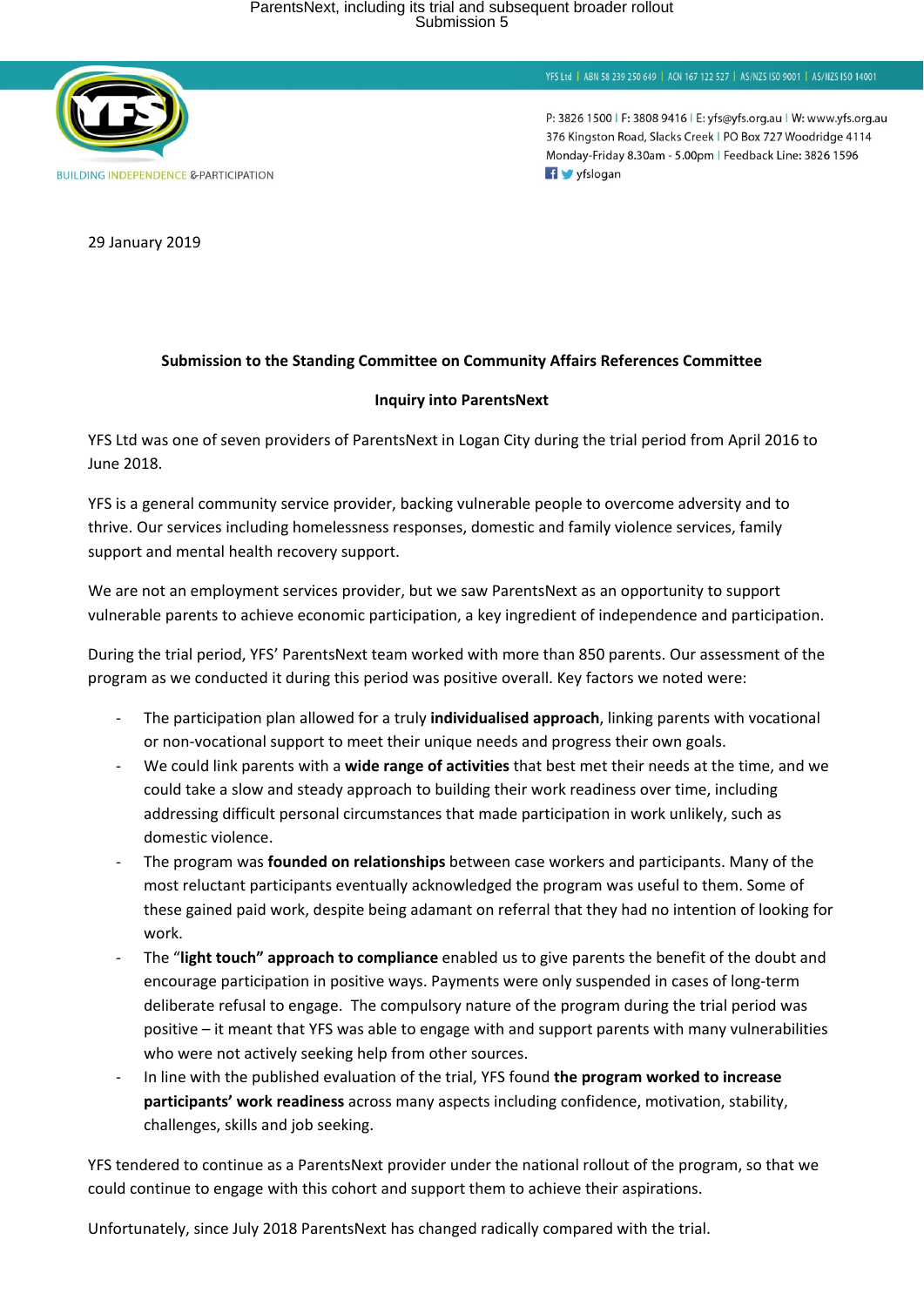## **1. Impact of the Targeted Compliance Framework**

The compliance arrangements in the ParentsNext trial were effective in encouraging engagement and participation, but were not punitive.

The new Targeted Compliance Framework is not an appropriate instrument for parents on Parenting Payment. Parents are not jobseekers. They are not required to apply for jobs or to take up work unless they choose to do so. The Targeted Compliance Framework is designed for jobactive. Using it for parents is a clumsy attempt to impose mutual obligation monitoring on parents using a system targeting a different cohort.

The most vulnerable parents are the ones most likely to struggle with the reporting requirements of the Framework. It requires parents to complete two separate reports on different systems on different dates. They are required to report their income fortnightly via Centrelink, and report activities undertaken via the mygov jobactive app at various frequencies depending on their plan.

# **2. Change in the role of the provider**

Providers are now the face of the Targeted Compliance Framework. Previously, providers would lodge a breach against a participant who refused to engage, and Centrelink would action it. Centrelink could also remove it.

The Targeted Compliance Framework has become the focus of ParentsNext activity, influencing every aspect of the program. The administrative burden is extreme, reducing the time we can spend actually supporting participants.

Making the providers the people who participants have to call to get their benefits reinstated has fundamentally changed our role and damaged our relationship with participants.

## **3. Change in activities**

The imposition of the Targeted Compliance Framework has had a profound impact on the way ParentsNext works. Providers are required to design the activities in a Participation Plan so that they fit the clumsy jobseeker diary structure. The system is so clunky that it drives provider behaviour to design activities that can be reported on, rather than those that will really help the parent.

There was a disconnect between the apparent intent of the program – to help parents at risk of welfare dependence prepare to enter or re-enter the workforce when they are ready – with the implementation of the national rollout. In particular, Targeted Compliance Framework training for providers emphasised rigid and unrealistic activity commitments for parents, despite departmental policy leaders maintaining that the intent of ParentsNext had not changed since the trial period.

Many parents with six month old babies are not ready for work. This is even more true for parents with significant barriers to employment. It takes time to build their skills, confidence and motivation, and to put in place the resources they need (like child care, drivers' licences, transport, stable housing and safety).

There are issues with the systems that underpin ParentsNext, reducing provider flexibility with including appropriate activities in plans. These "glitches" need to be fixed.